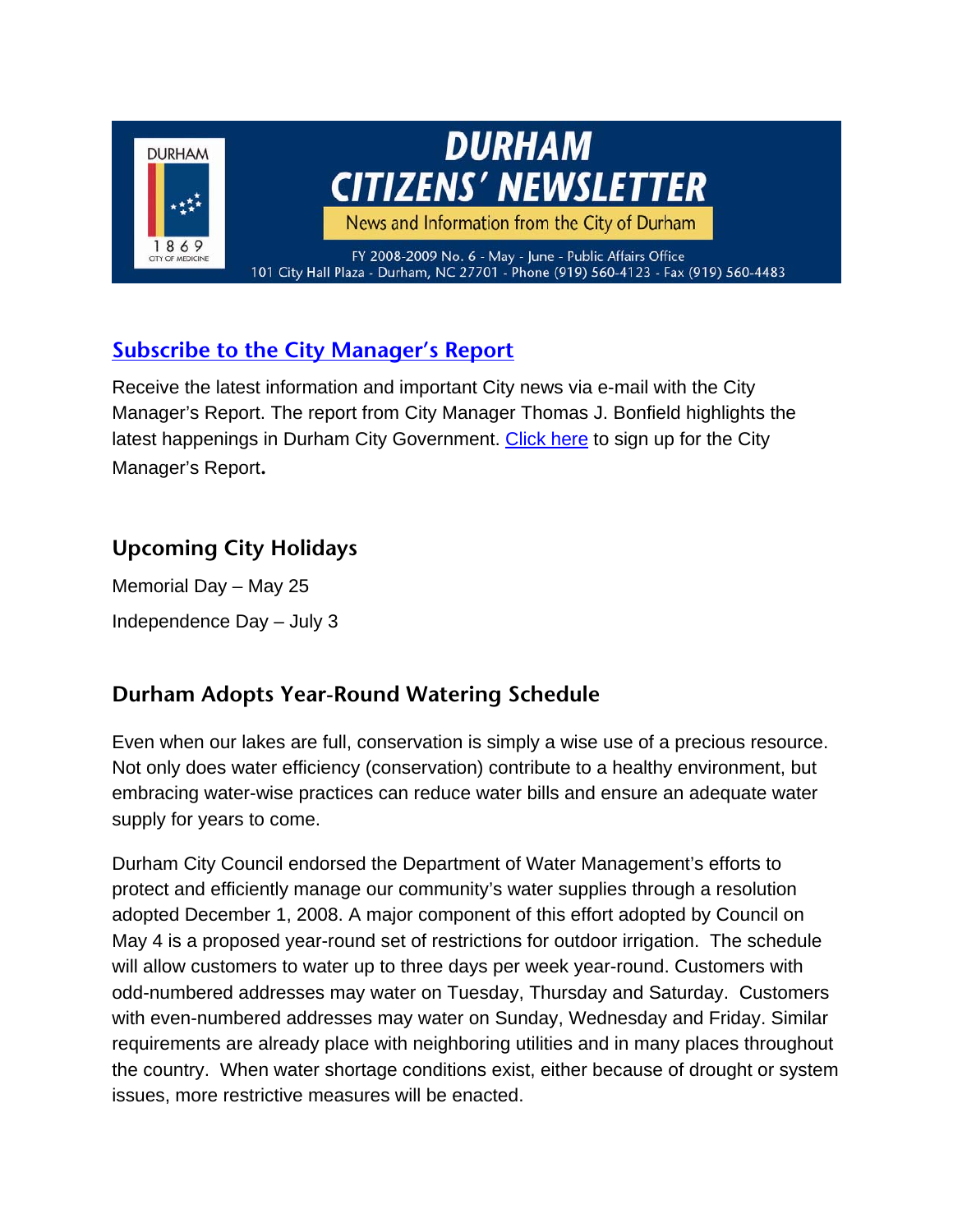Staff expects that irrigation systems will be more efficient on this schedule and there will be an overall reduction of the demand placed on local water supplies. By spreading the demand for irrigation over six days each week, Durham can also help to control peak demands and lessen the stress on drinking water plants, especially during the hotter months of the year.

Durham is an integral part of the Regional Conservation Work Group convened by the Triangle J Council of Governments to develop policies and practices that are consistent across the water utilities in the region. Members of this group include Apex, Cary, Durham, the Orange Water and Sewer Authority (OWASA), and Raleigh. During the most recent drought events, a lack of consistency in terminology, number stages in drought response ordinances, and water use restrictions among the various systems caused a significant amount of public confusion. Durham will also be revamping its current water shortage response plan to address these concerns.

The year-round irrigation efficiency requirements will go into effect by June 1. For more information on conservation and ways to save water and lower your bill, visit www.DurhamSavesWater.org.

## **Durham Programming Now 24/7 on Channel 8 and "On Demand"**

Residents who want to know more about what goes on at Durham's City Hall now have two more options – by viewing local government programs on Time Warner cable channel 8 or by viewing programming directly from their computers.

Starting May 4, local government programming will be available 24/7 on cable channel 8, when public access programming moves to Channel 18. In addition to being able to view local city and county government programming all day, every day, programs such as "CityLife," "City Hall This Week," and "Durham Teen Scene," can now be viewed on the City's DTV8 Web page.

According to Beverly B. Thompson, director of the City's Office of Public Affairs, by offering the television programs online, more Durham residents can stay informed about the latest news and events affecting the community. "We've gotten a significant amount of positive feedback and accolades on our television programming, but until now, our viewership was limited due to subscription requirements to Time Warner Cable to be able to watch us," Thompson said. "We've heard from our residents that they want better access to our programming and by now providing our shows on our Web site, all you need is Internet access to stay up to date on the latest information about your City government."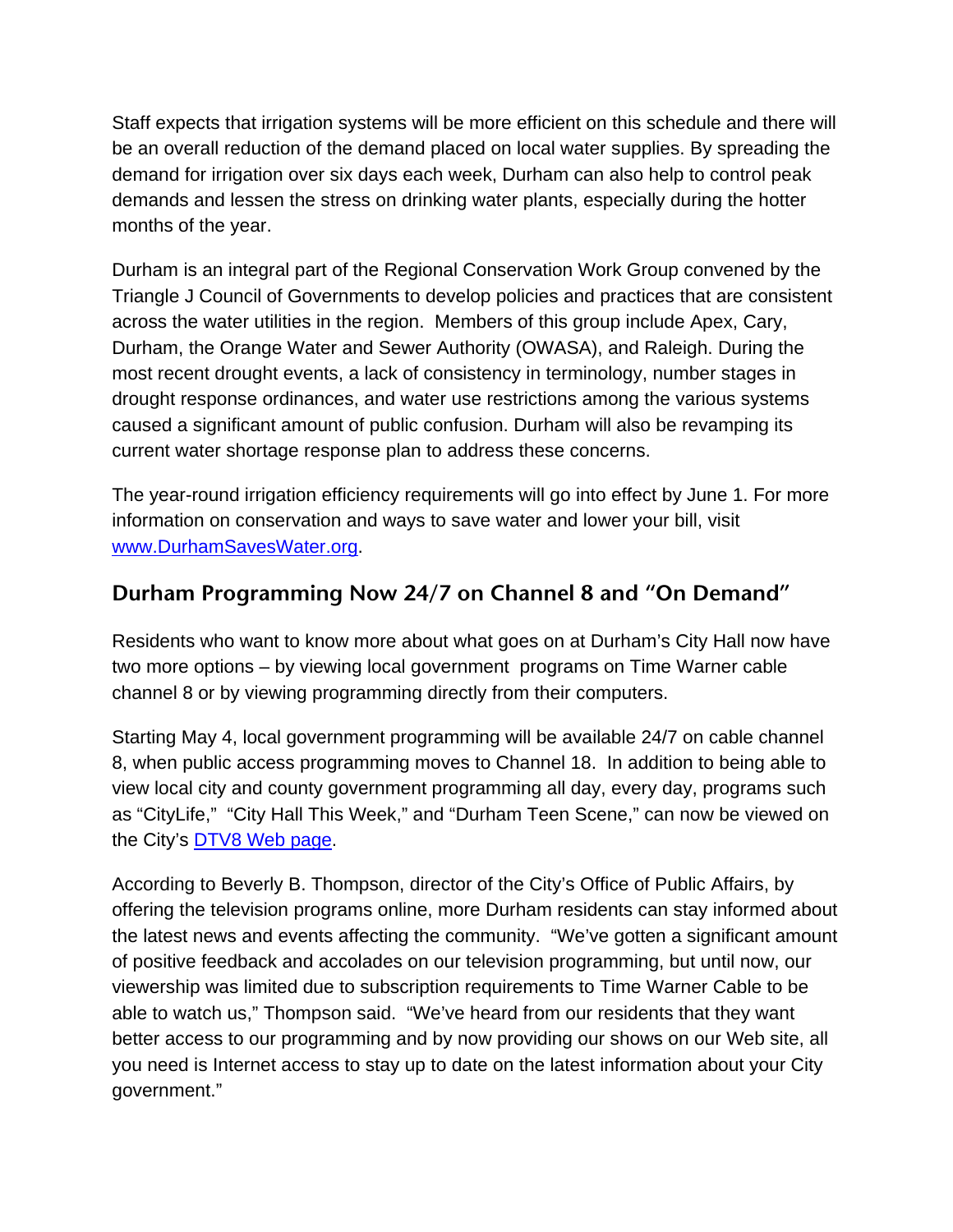To find out air times for city programs or to watch "on demand" programming, visit www.durhamnc.gov/dtv8. "Durham Teen Scene" also now can be viewed on YouTube at www.YouTube.com.

#### **Most City of Durham Offices Closed for Memorial Day Holiday**

Most City of Durham offices will be closed Monday, May 25, 2009, in observance of the Memorial Day holiday. Durham residents are asked to take note of the following changes in City services:

**Recycling, Yard Waste, and Solid Waste Curbside Collections:** The City's Department of Solid Waste Management will have will have no curbside collection of recycling, yard waste, and solid waste on Monday, May 25. Collection for regular Monday customers will instead occur on Wednesday, May 27.

**Waste Disposal and Recycling Center:** The City's Waste Disposal and Recycling Center (Transfer Station) will be closed on Monday, May 25. It will reopen under its normal schedule on Tuesday, May 26.

**Household Hazardous Waste Collection Center:** The City's Household Hazardous Waste Collection Center is closed on Mondays. It will open under its normal schedule on Tuesday, May 26.

**Durham Area Transit Authority:** On Monday, May 25, Durham Area Transit Authority (DATA) and ACCESS will operate on its Sunday/Holiday schedule in which service is provided from 6:30 a.m. to 7:30 p.m. DATA's administration office will be closed on Monday, May 25 and will reopen under its normal schedule on Tuesday, May 26. For more information regarding DATA's schedule, contact (919) 485-RIDE or visit the City's Web site at http://data.durhamnc.gov.

**Durham Parks and Recreation:** Durham Parks and Recreation (DPR) will close its administrative office and all recreation centers on Monday, May 25. However, both City lakes will be open on Memorial Day from 6:30 a.m. until 6 p.m. DPR's recreation centers will operate under normal schedules on Saturday, May 23 and Sunday, May 24. The administrative offices will reopen under its normal schedule on Tuesday, May 26.

**Durham One Call:** Durham One Call will be closed on Monday, May 25. However, citizens may complete an online service request by visiting the City's Web site at www.durhamnc.gov/departments/onecall or by leaving a message with Durham One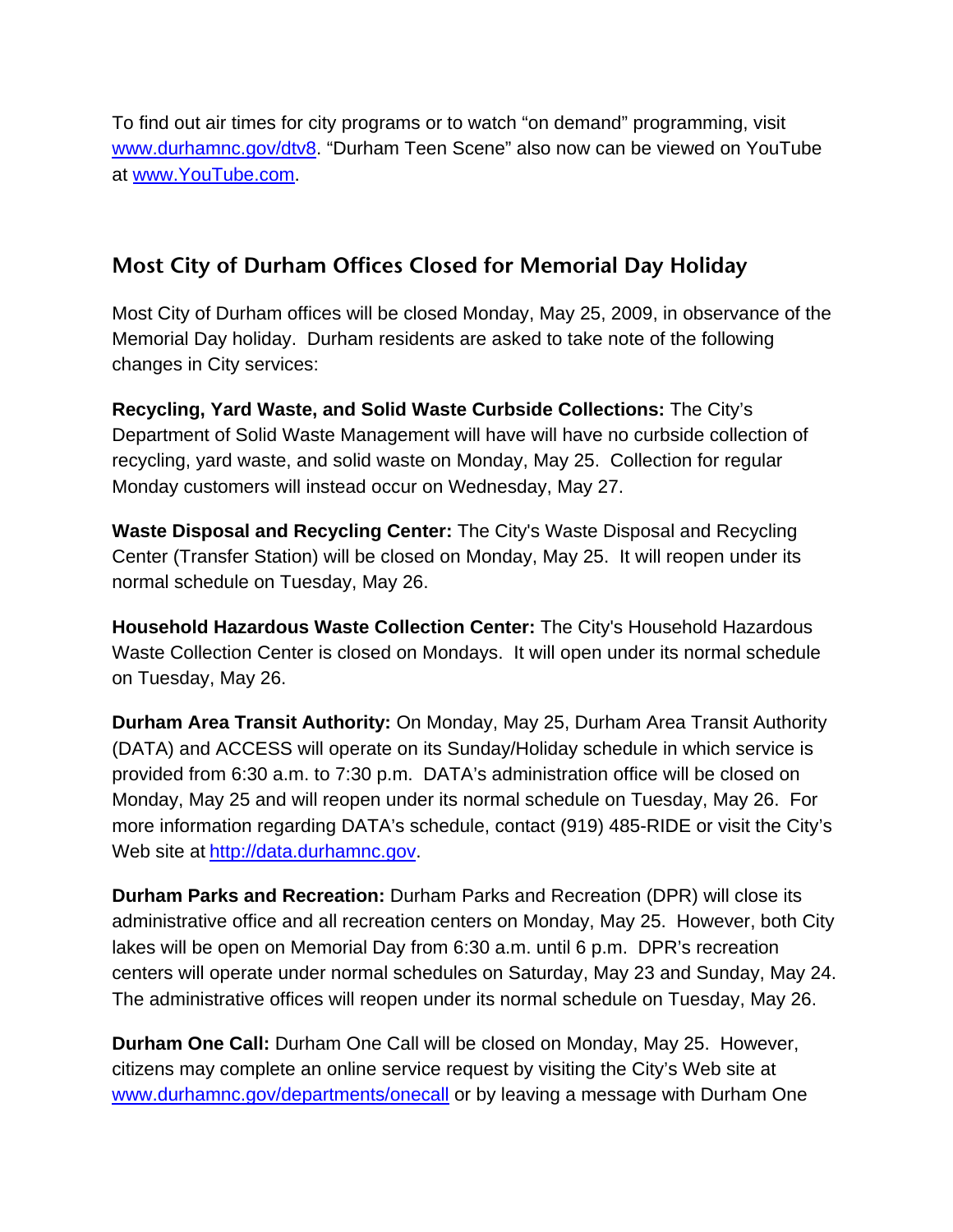Call's answering service. Requests for assistance left with the answering service or via the online service request form will be forwarded to Durham One Call on Tuesday, May 26.

**For Additional Information:** For information about the City's holiday schedule and any other services that may be affected, residents should contact Durham One Call weekdays from 7 a.m. to 6 p.m. at (919) 560-1200.

#### **Public Access Programming Moves to Channel 18**

The Peoples Channel has begun managing the scheduling and airing for Durham public access producers on Time Warner Cable channel 18. Programs for cablecast may be dropped off at the drop off box at 110 East Geer Street. The box is at the rear of the building and will be accessible from 9 a.m. to 5 p.m. For more information about time slots, programming needs and long-term goals, please contact Chad Johnston, executive director of The Peoples Channel, at (919) 960-0088 or visit www.thepeopleschannel.org.

## **Fertilize Properly for Clean Water**

As your spring lawn and garden projects get underway, remember to carefully follow directions on fertilizer bags. Know the type of grass, plants, and soil you have so that you can provide the right amount of nutrients. To see if your lawn needs fertilizer, pick up a free soil test kit at the Cooperative Extension Master Gardener office, 721 Foster Street. Sweep up any excess fertilizer that is left on sidewalks and driveways. Overfertilizing harms our waterways by causing too much algae to grow, affecting our drinking supplies and aquatic life like fish. You can view a new TV spot on fertilizing at www.YouTube.com/NCCleanWater. For additional tips, visit www.NCCleanWater.org.

# **New City Web Page Presents Budget Strategies and Invites Public Input**

Residents who want to learn more about how the City is preparing next year's budget in light of today's economic woes can now visit a new Web page that explains the City's financial situation and how the City is working to present a balanced 2009-2010 fiscal year budget. The new page, located at www.durhamnc.gov/citybudget, features a welcome video by City Manager Tom Bonfield, information on the current fiscal year budget, what the City is doing to address next year's projected deficit, a special message to City employees, and a feedback form for resident input. According to Bonfield, the new site is critical to maintaining transparency and accountability with Durham's taxpayers on the tough decisions facing the City as it progresses through the